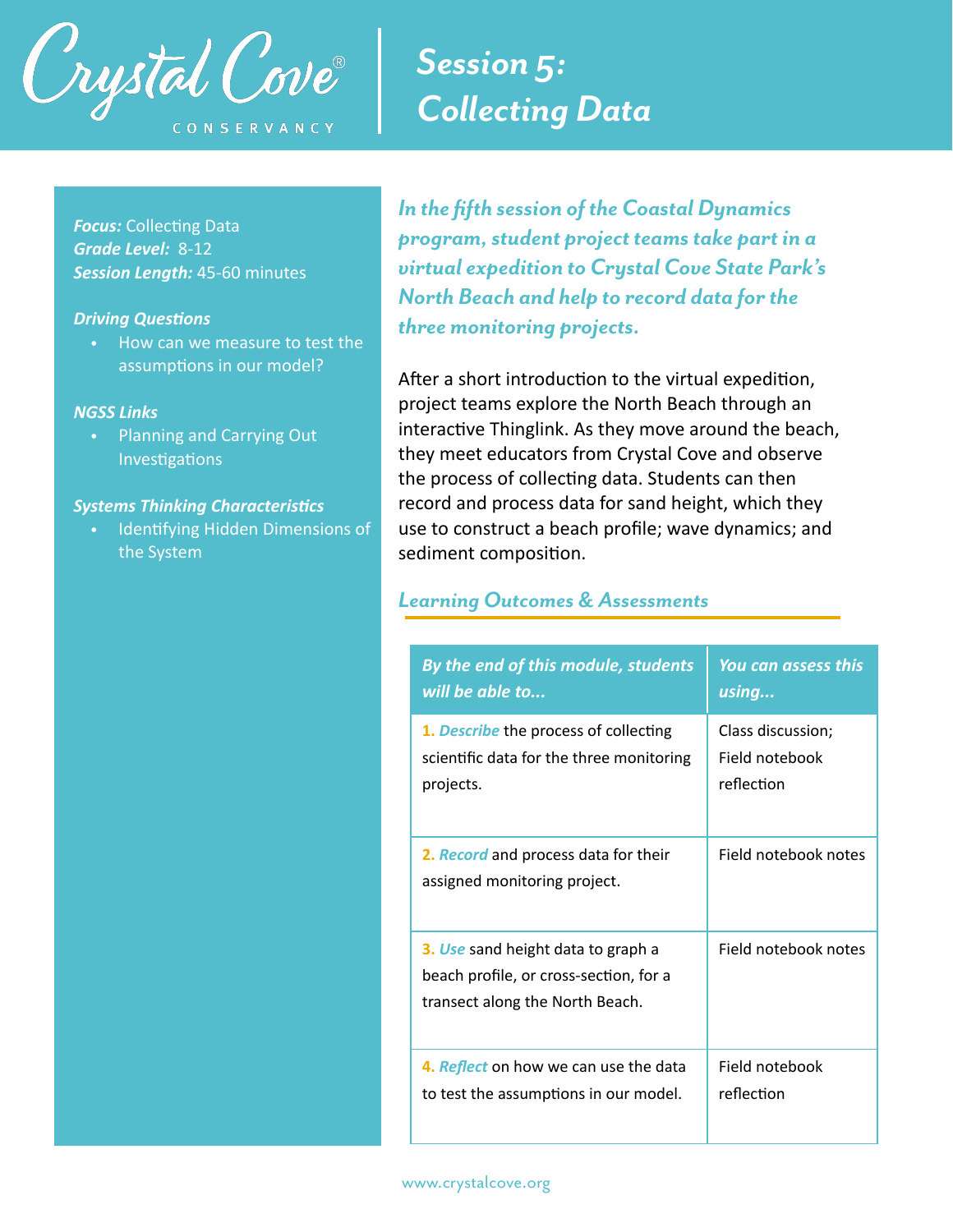

# Session 5: Collecting Data 45

# *Session Overview*

| <b>Section</b> | <b>Description</b>                                                                                                                                                                                   | Length           | <b>Format</b>                   |
|----------------|------------------------------------------------------------------------------------------------------------------------------------------------------------------------------------------------------|------------------|---------------------------------|
| Launch         | Erick rick welcomes the project teams to<br>the virtual field expedition during a short<br>video.                                                                                                    | 5 minutes        | Whole class                     |
| <b>Explore</b> | Students explore the Crystal Cove Historic<br>District beach virtually through a Thinglink as<br>they help to record data on beach profiles (or<br>sand height), waves, and sediment<br>composition. | 30-40<br>minutes | Individual                      |
| <b>Share</b>   | Students debrief on their experiences<br>collecting data.                                                                                                                                            | 5-10 minutes     | Whole class or<br>project teams |
| Reflect        | Students reflect on their experience during<br>Session 5.                                                                                                                                            | 5 minutes        | Individual                      |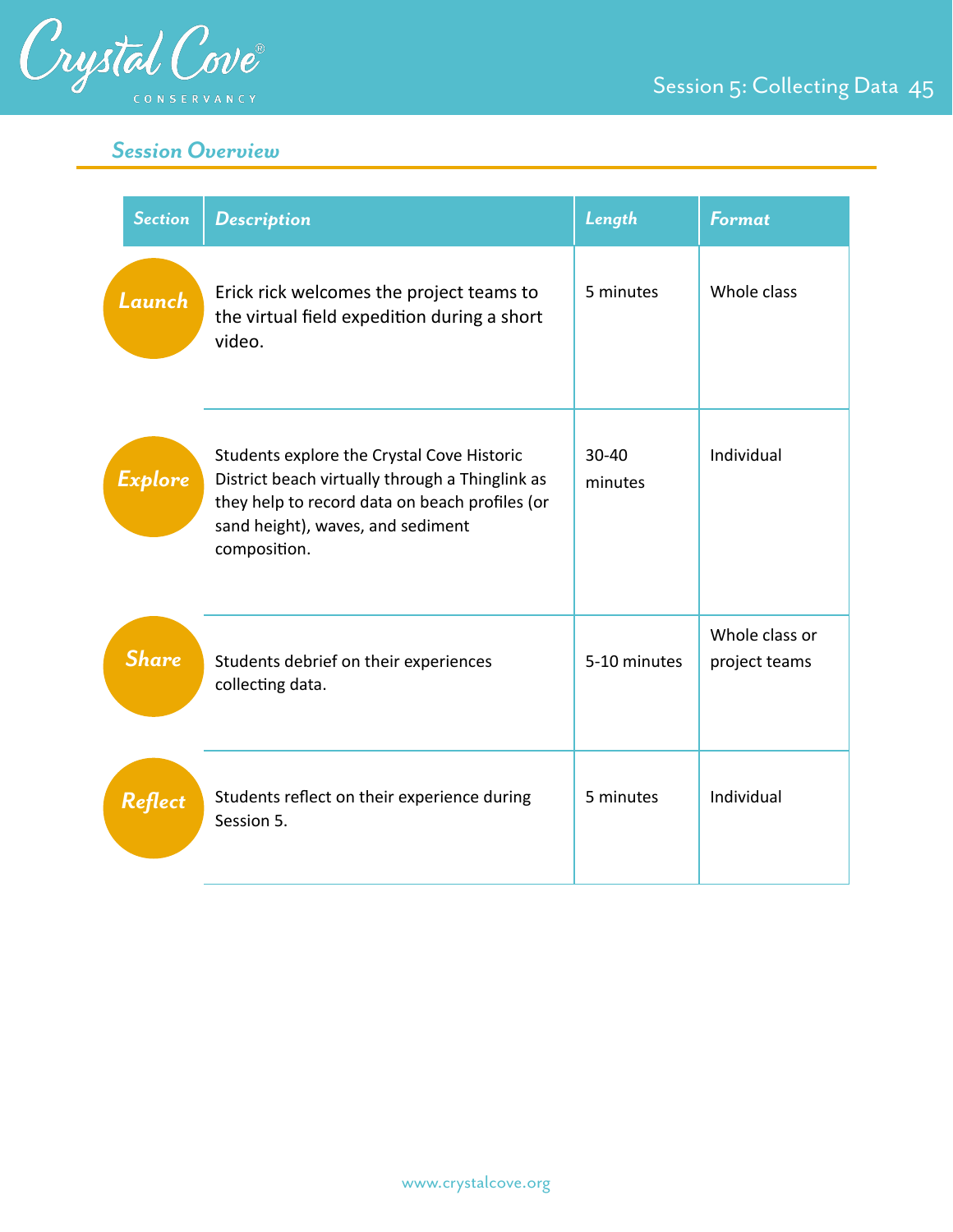

## *Virtual Materials*

- Session 5 Google Slides Presentation: https://bit.ly/31DmeOu
- Session 5 Field Notebook template (optional): https://bit.ly/3m8eBsQ
- Field Expedition Thinglink: https://bit.ly/2QW2W4Y
- Data Processing Webpages:
	- Beach Profiles: https://bit.ly/3doFV1X
	- Waves: https://bit.ly/3djS9sY
	- Sediment Composition: https://bit.ly/2QVUd2L

### *Each student will need…*

- A device with internet access (a computer, smartphone, or tablet will all work!)
- Field notebook and pencil
- A timer or stopwatch

## *Before You Start Teaching*

- Copy over the **Session 5 Slideshow** for your chosen platform to your own Google Drive account. Test to make sure that the videos work. (If not, you may have to check the permissions on the Crystal Cove Conservancy Youtube Account.)
- Take a few minutes to explore the Thinglink and the Data Processing resources for each project. Most of the session should be self-guided for students, but you can check to see if there are any parts where you may need to offer specific assistance.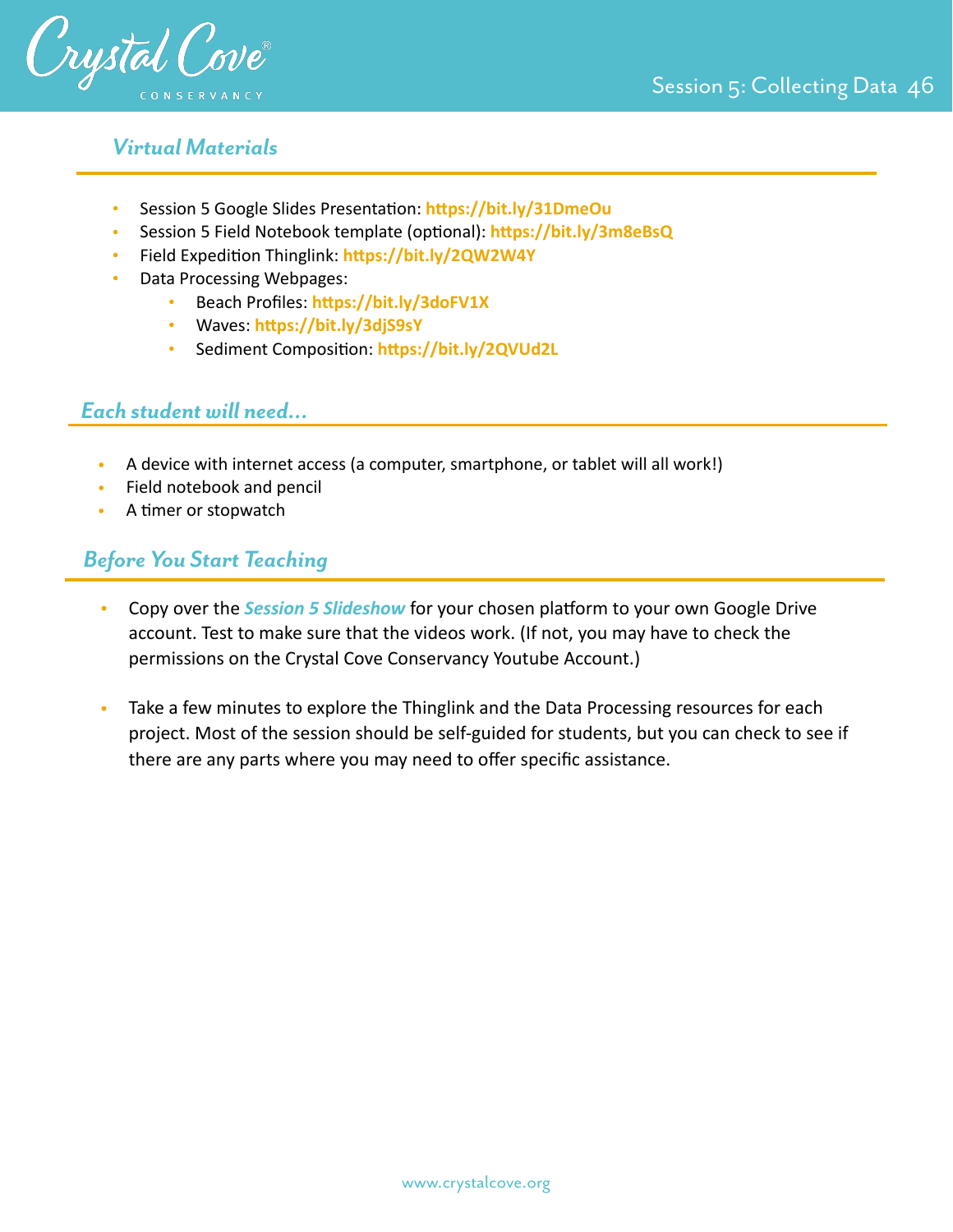

#### *Learning Sequence*

# *Launch*

#### **Getting Ready to Collect Data! (5 minutes)**

**1.** Open the *Session 5 Slideshow* and play the video on *Slide 2* for your class. In this video, Erick will introduce the virtual field expedition that students will take part in during Session 5.

**2.** After watching the video, move on to **Slide 3**, where you will find a graphic of the environmental engineering process with a marker pointing at "Collect Data & Validate Model." Tell students that today, they will be moving onto the next step within the Environmental Engineering Process to collect data that they can use to support their ideas that they incorporated into their model about what might affect the amount of sand on Crystal Cove's North Beach.

**3.** Once you've gone over the new step in the engineering design process, advance to *Slide 4* to give students an overview of what they will do and learn during Session 5.

# *Explore*

#### *Virtual Field ExpediDon (30-40 minutes)*

**1.** Advance to *Slide 4* and play the video. Erick will give the project teams specific instructions for what to expect as they explore the virtual field expedition: As they open the Thinglink, they can click on the image of Erick to be introduced to the Data Collection Thinglink.

By clicking on the different stops, they can participate in helping collect data for one of the three monitoring projects, sand height, wave dynamics, and sediment composition. In each monitoring project, they will find a link that will take them to Crystal Cove Conservancy's website where they can help record and process data from our most recent data collection day.

**2.** Once the video is done, move on to **Slide 6**. Give students any additional instructions and let them access the Thinglink link to begin exploring!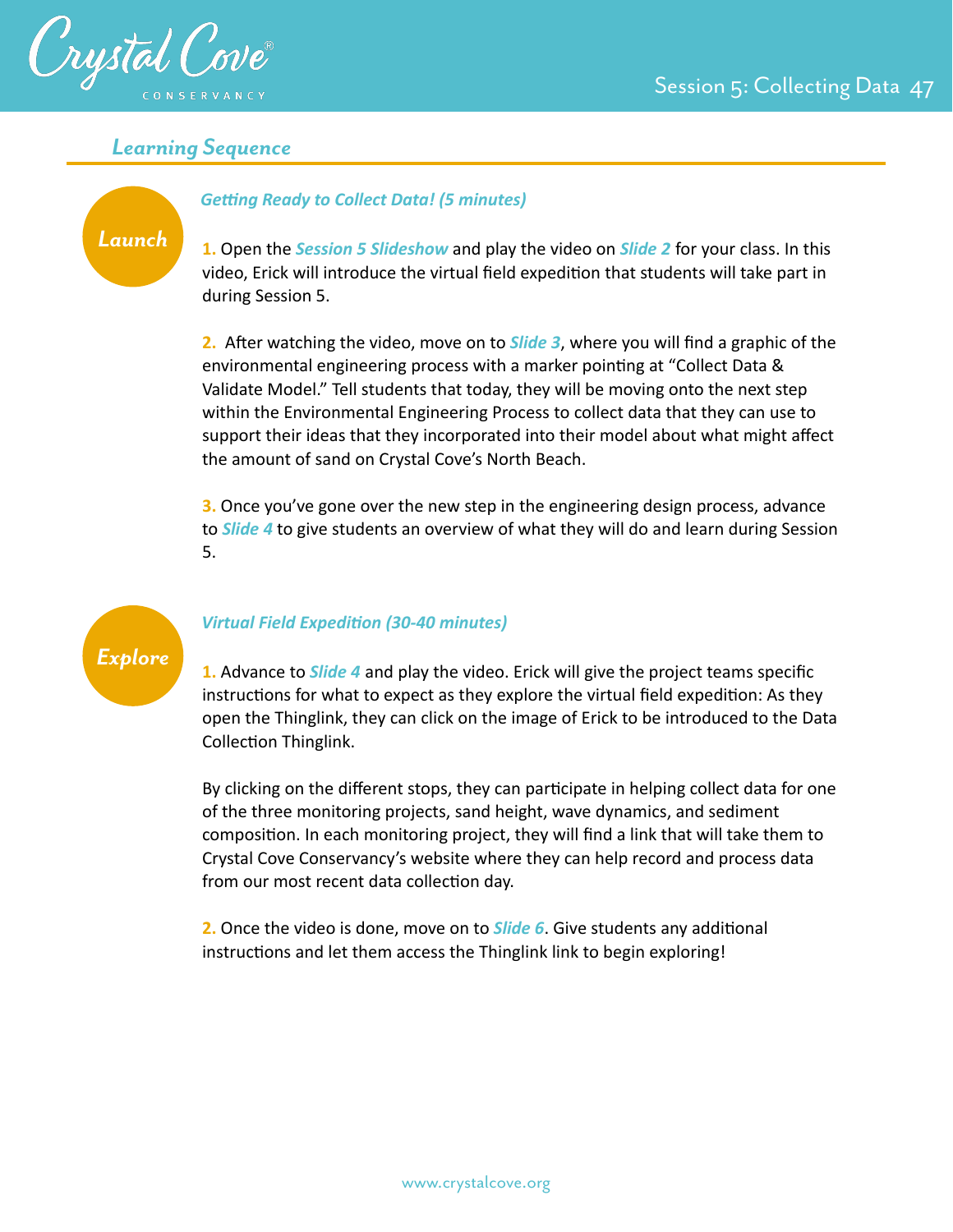

The Thinglink is set up with three stops. At each stop, Erick or Shelbi will introduce the monitoring project there. They'll explain what students will help to collect or measure and why that dataset is important. Afterwards, as students click around the area, they'll receive instructions on how to set up their field notebook to collect data and watch a demonstration of how data is collected. After they've explored the area, a link will take them to the Crystal Cove Conservancy website, where they can help to record data from our most recent monthly data collection event and share it back with us through Google Forms.

#### **The three projects include:**

● **Stop #1: Beach Profiles.** At the first stop, students observe how Erick and Shelbi measure the height of sand along transects. They set up their field notebook to record data, watch a demonstration video on the Thinglink and then visit the Crystal Cove Conservancy website to record the sand profile measurements for our most recent data collection day.

Afterwards, students follow instructions on the webpage to graph the data and create a beach profile (or cross-section) of the transect that day. They enter their data and share it with Crystal Cove Conservancy through a Google Form.

● **Stop #2: Wave Dynamics.** At the second stop, Erick introduces how to monitor different aspects of ocean waves. Students set up a table in their field notebook to record data and then watch as Erick demonstrates how to collect data on wave frequency, wave height, and still water depth at the North Beach, and then visit a NOAA website to record data on swell direction (using data from a buoy).

After watching the practice videos, students visit Crystal Cove Conservancy's website to record wave data for our most recent data collection day and report it back to us via a Google Form.

● Stop #3: Sediment Composition. Finally, Shelbi shares how Crystal Cove Conservancy monitors sediment composition. Students watch a video showing how we collect a sediment sample, and then observe how to set up a data table in their field notebook and record observations on the sediment grain size, grain type, grain shape, and sediment composition.

Once they've watched the demonstration, students visit Crystal Cove Conservancy's website to analyze the sediment sample from our most recent data collection day, and then report their findings through a Google Form.